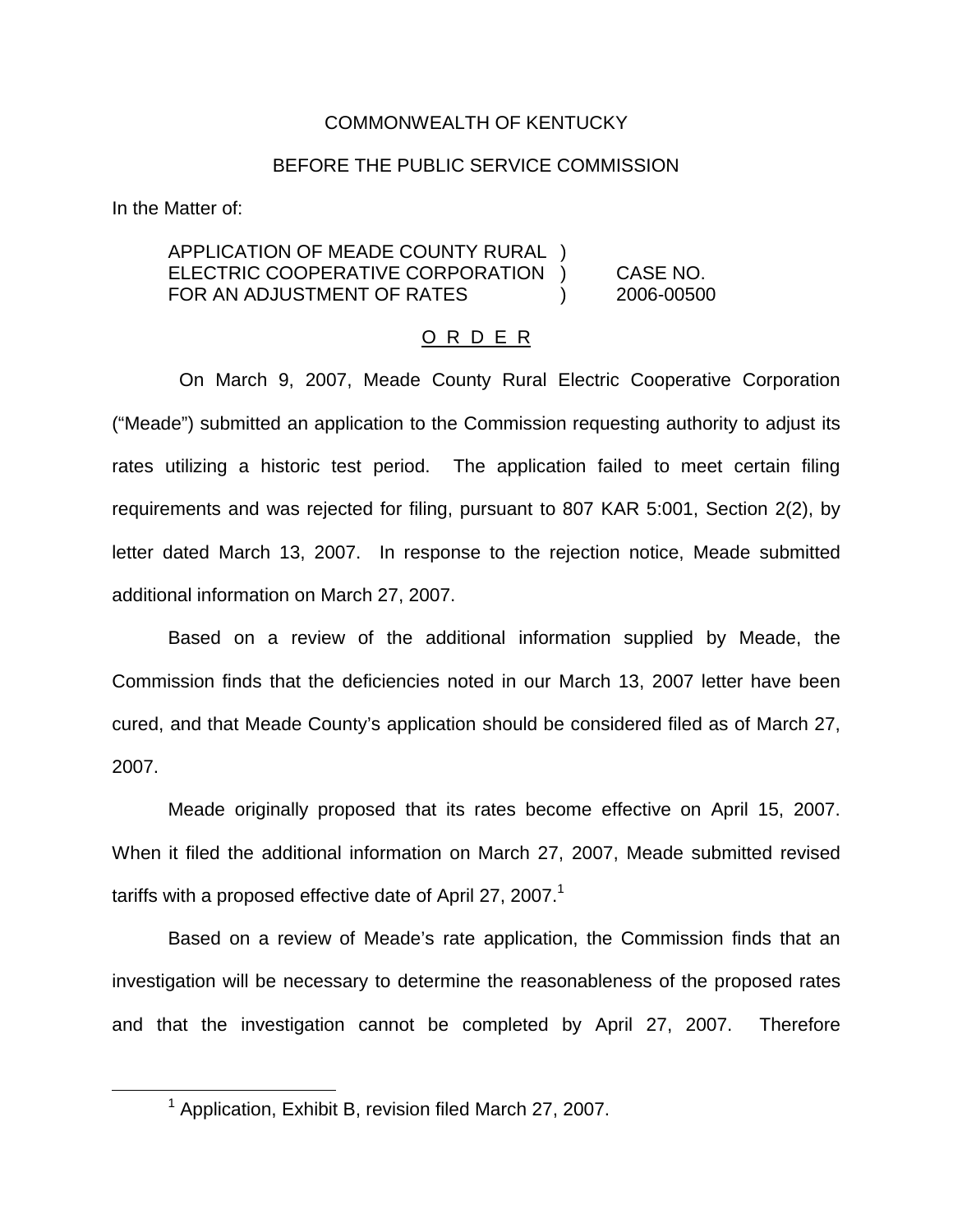pursuant to KRS 278.190(2), the Commission will suspend the effective date of the proposed rates for 5 months.

IT IS THEREFORE ORDERED that:

1. Meade's application is considered filed as of March 27, 2007.

2. Pursuant to KRS 278.190(2), Meade's proposed rates are suspended up to and including September 26, 2007.

3. The procedural schedule set forth in Appendix A, which is attached hereto and incorporated herein, shall be followed.

4. All requests for information and responses thereto shall be appropriately indexed. Any request for information by letter from the Commission Staff shall be responded to as if set forth in a Commission Order. All responses shall include the name of the witness who will be responsible for responding to the questions related to the information provided, with copies to all parties of record and 5 copies to the Commission.

5. Any party filing testimony shall file an original and 8 copies.

6. At any public hearing in this matter, neither opening statements nor summarization of direct testimonies shall be permitted.

7. The Commission does not look favorably upon motions for continuance. Accordingly, motions for extensions of time with respect to the schedule herein shall be made in writing and will be granted only upon a showing of good cause.

8. Nothing contained herein shall prevent the Commission from entering further Orders in this matter.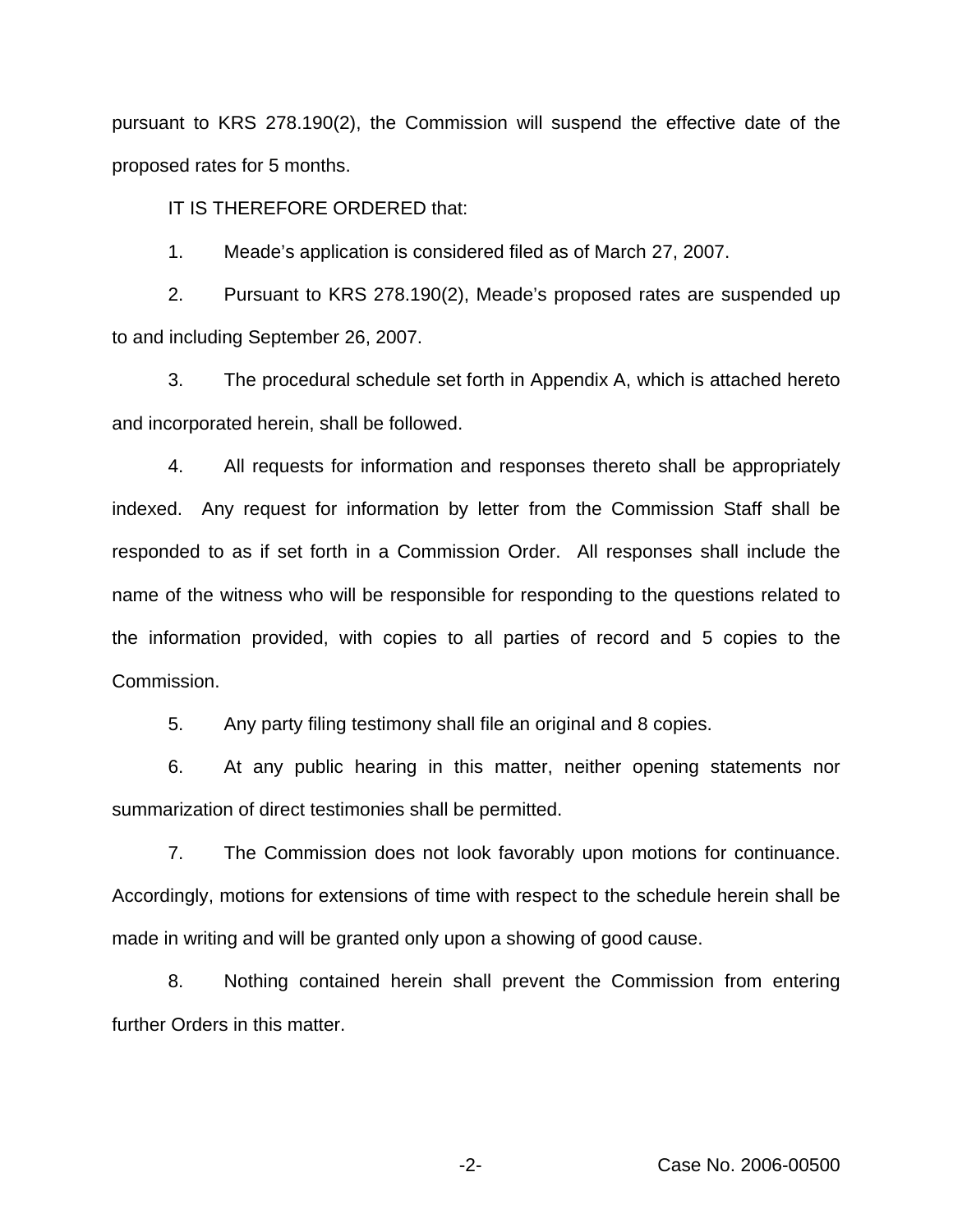Done at Frankfort, Kentucky, this 12<sup>th</sup> day of April, 2007.

By the Commission

ATTEST:

**Executive Director**